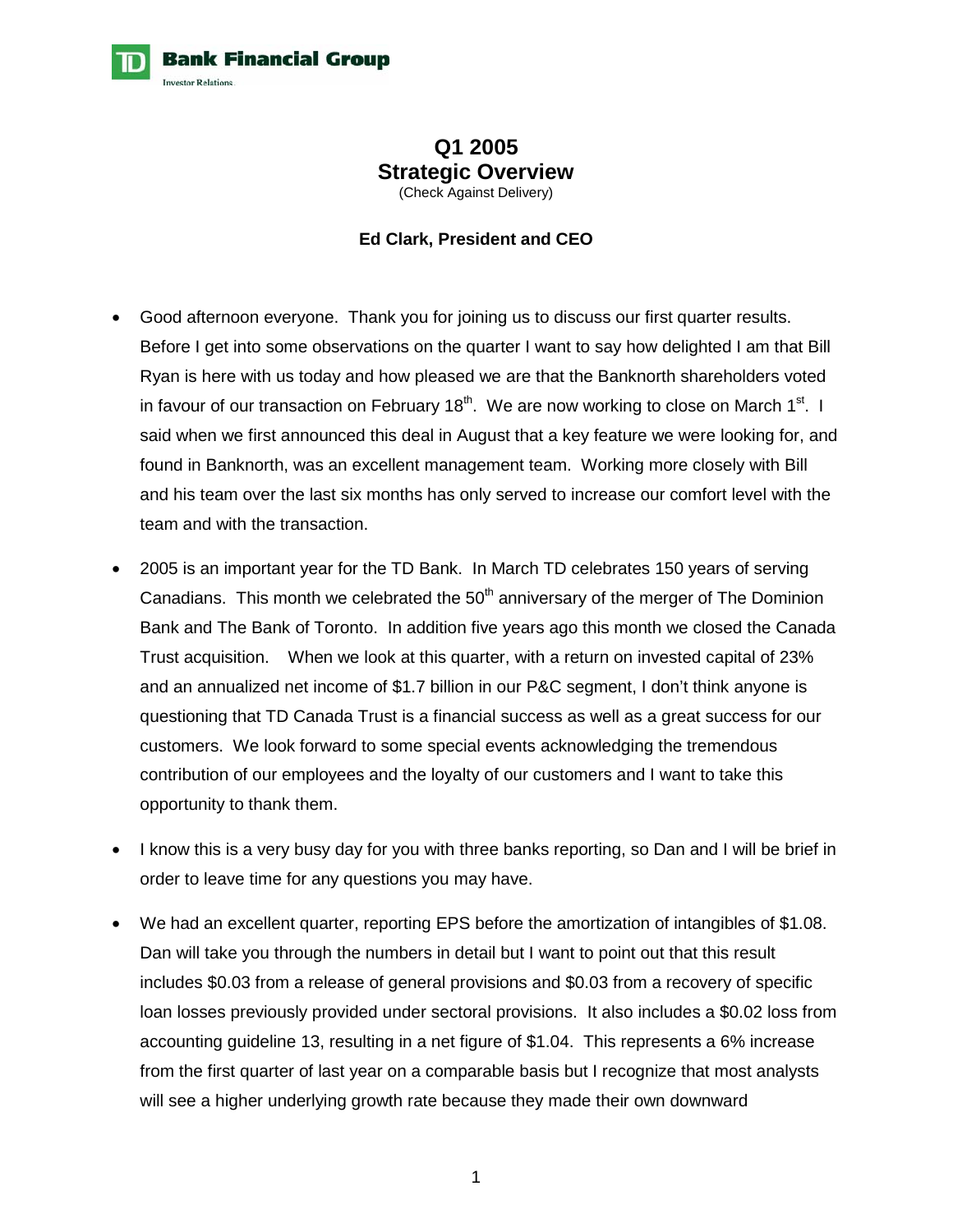

adjustments to last year's earnings including the special tax adjustment which we highlighted at that time.

- Today we also announced a \$0.04 or 11% increase in our quarterly dividend. This increase reflects our very strong performance this quarter, a desire to move our payout ratio back into the middle part of our 35-45% range, and underscores the strength of our sustainable earnings.
- Each of our businesses is demonstrating excellent performance. We remain committed to straight-forward strategies which deliver strong, consistent performances. But we are aware that we are benefiting from an economic environment which remains quite benign. Let me take you briefly through each of our segments.
- Starting with the personal & commercial segment, last quarter we indicated that our fourth quarter results understated even more powerful underlying earnings trends in the personal & commercial segment.
- This quarter, we delivered on that statement.
- The P&C segment had a record quarter with net income growth of 21% year-over-year.
- Performance was broad based with solid volume growth in:
	- $\rightarrow$  real estate secured lending;
	- $\rightarrow$  core banking and business deposits; and
	- $\rightarrow$  insurance, including a great performance in Meloche Monnex which benefited from strong volumes and low claims experience.
- Year-over-year, there is also a pick-up from the acquisition of the personal lines of the property and casualty insurer Liberty Mutual which closed in the second quarter last year.
- I wanted to share with you some of our observations as we look out over the year.
	- $\rightarrow$  The Canadian economy may be slowing and while margins appear to have stabilized it now appears unlikely we will get the benefit of higher interest rates for some time.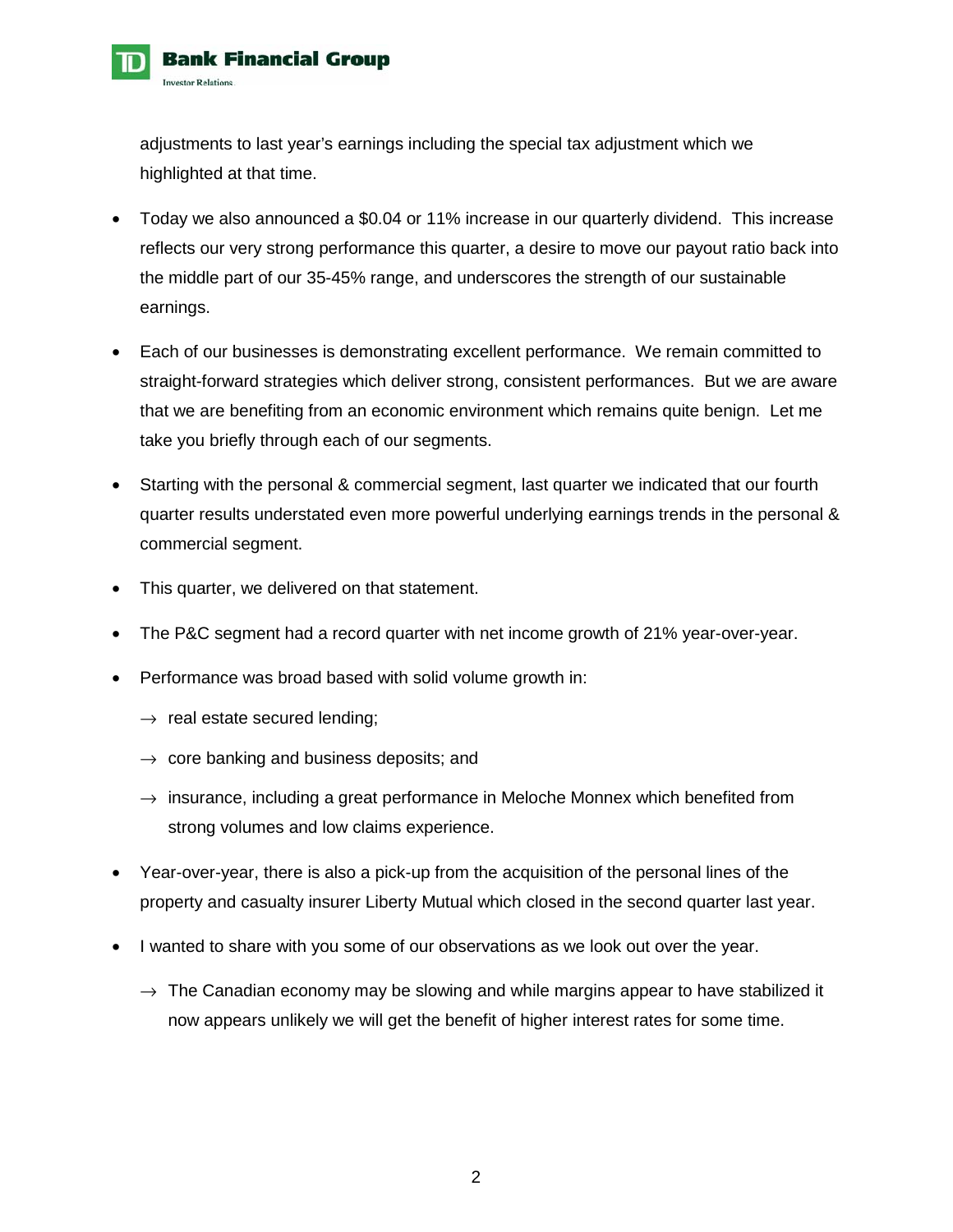- $\rightarrow$  Strong competitive pricing pressure has continued to result in small decreases in market share. We continue to try to fine tune our response to the competition without violating our shareholder driven approach.
- $\rightarrow$  On the personal side we have talked before about our slow growth in unsecured lending, reflecting our unwillingness to rapidly grow this area until we have the right risk infrastructure. We have paid a price in market share offset partially by lower PCLs. We don't see this shifting until next year after we have rolled out our new credit adjudication processes.
- $\rightarrow$  You may have noticed an increase this quarter in non-performing loans in the commercial bank. There is no underlying pattern to this increase and we do not view it as a systemic problem developing. However, I continue to worry about the credit cycle turning and the eventual impact of the strong Canadian dollar on small business and commercial PCLs.
- $\rightarrow$  And as we have talked about before we cannot expect Meloche Monnex to continue to grow at the same pace and we will see the effects of previously introduced price reductions and a gradual return to a more normal claims experience.
- All of that being said, despite these worries, the P&C segment has had very strong performance this quarter and we believe that this quarter represents a new level of earnings in our P&C segment which generally should be sustainable during the rest of the year. This would translate into achieving our goal of double digit earnings growth in 2005 when we look at results on a year-over-year basis.
- Turning to wealth management, last quarter we indicated that the underlying trends were better in wealth management than the fourth quarter results indicated and while this quarter net income is down 12% year-over-year, it is up 56% from last quarter, driven by robust mutual fund sales, improved performance from our advice based businesses and solid volumes in discount brokerage.
- Mutual fund sales have been very strong both in our own channels and external distribution channels driven in part by market recognition of our strong Investment Management performance. Long term net sales were \$926 million in the quarter, an excellent result. We are delighted that TD mutual funds was honoured as Analysts' Choice for Fund Company of